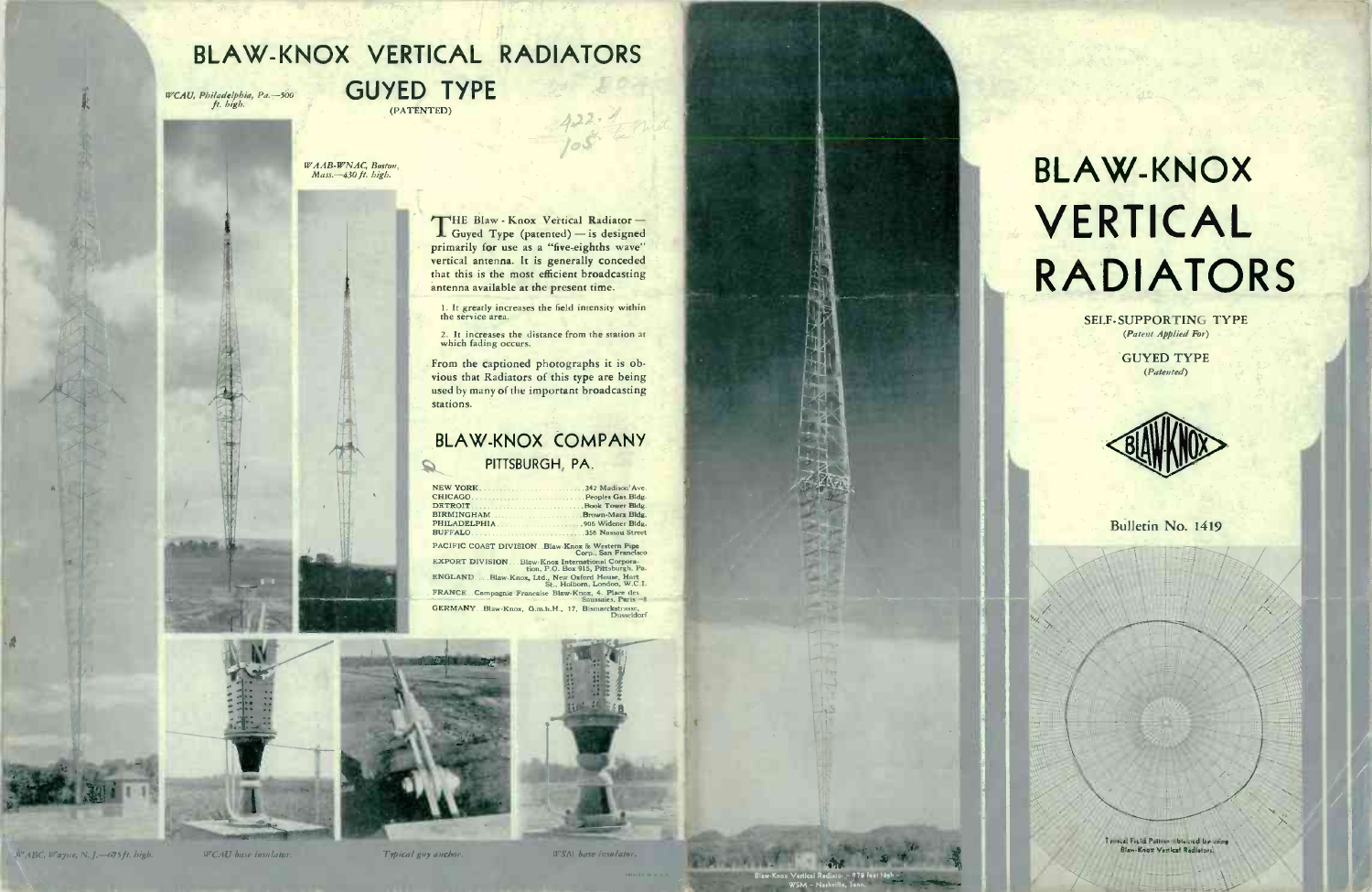# Blaw-Knox VERTICAL RADIATOR

BLAW-KNOX Radio Towers are used<br>B by broadcasting stations, radio tele-

phone stations and radio communication<br>stations in practically every part of the<br>world.<br>Widescrepience dating back more than<br>thirty years to the infinity of radio, forms<br>the enviable background for acknowledged achievement original company) and later by the Blaw-<br>Knox Company who succeeded them.

The company policy of cooperation<br>with the radio engineering profession at large has resulted in most modern practice in design, from an electrical as well<br>as a purely structural standpoint. The types of vertical radiators illustrated and<br>described in this folder are evidence that<br>the development of Blaw-Knox Radio<br>Towers has kept pace with the latest de-<br>velopments in antenna design.

It is generally recognized that the ideal<br>broadcasting antenna should consist of a high vertical wire. However, in the con-<br>ventional "T" or inverted "L" type of antenna the vertical height is definitely<br>limited and it is customary to provide the necessary electrical length by the use of a<br>"flat-top" construction. This flat-top portion, while serving to load the antenna<br>and improve the current distribution,<br>contributes nothing to its useful radiation.

Steel supporting towers may act as "re-radiators" or reflectors and introduce<br>a directional effect which distorts the normal shape of the field pattern. At the<br>same time the signal is weakened because<br>of losses due to induced currents circu-<br>lating in the towers. These effects become<br>greater as the tower height approaches or exceeds the resonant value; consequently, an antenna suspended between steel towers also suffers from height limita- tions.

The condition can be remedied to a certain extent by widely separating the

One of two hundred Blase-Knox<br>Vertical Radiators, each 124 ft.<br>high, installed by the U. S. De-<br>partment of Commerce for Air-<br>way Radio Range 1933-B.K.Co.



**Low Capacity Insulator Arrangement-the Outstanding Feature of the Blaw-Knox VERTICAL RADIATOR** 

towers and by insulating their bases, but even with these precautions losses will always be present. Particularly serious is<br>the case where the antenna is located on the roof of a building. Here the available<br>space is usually so limited that proper<br>spacing of the towers is impossible. Also the towers, even when insulated, become electrically a part of the building framework and their combined height is such that the efficiency will be greatly de-

creased.<br>If wood poles are used for supports,<br>practical considerations such as lack of<br>strength, maintenance expense and the<br>necessity for guying, fix the maximum<br>height. In addition three is the fire hazard<br>and the genera sirable characteristics as the steel towers<br>when approaching resonance with the operating frequency.<br>The development of the Blaw-Knox

Vertical Radiator, self-supporting type,<br>which itself is an antenna, has resulted in<br>definite improvements which may be summarized as follows:<br> **1. THE RADIATOR IS A VERTICAL AND** 

I. THE RADIATOR IS A VERTICAL AN-<br>IN THE RADIATOR IS A VERTICAL AN- TENNA TENNA, THE MOST EFFOR BROADCASTING, There are no height limitations either by reason of electrical or<br>
ETRICAL DISTRICATIONS Either are no height li

strength considerations. It is both economical head practicable to erect a Radiator having a height of a quarter wave length or more, thereby securing the full advantages of the maximum effective height.<br>2. THE FUNDAMENTAL

CIRCULAR. The radiator itself acts as the an-<br>tenna so there are no absorptions or reflec-<br>tions from the supporting structures.

3. ALL LOSSES DUE TO INDUCED CUR-<br>RENTS IN SUPPORTING TOWERS ARE<br>ELIMINATED.<br>4. THE RADIATOR IS A PERMANENT **STRUCTURE.** It is free from fire hazard due<br>to lightning or other causes. There are no<br>swaying antenna wires with their attendant<br>difficulties and expense due to breakage, par-<br>ticularly under ice and sleet conditions.<br>5.

The initial cost is therefore reduced. It is also possible to erect the Radiator on roofs of buildings where conditions would prohibit the installation of two towers.<br>The installation of two towers.

ATOR, SELF SUPPORTING TYPE IS<br>STALLATIONS. TWO INTO THE STALLATIONS TWO MEETING THAT STALLATIONS TWO INTO THE STALLATIONS TWO more of these Radi-<br>tors may be economically and efficiently used<br>for practically any design of

**IS ATTACHED TO THE USE OF A VER-**<br>TICAL RADIATOR. Many of the principal<br>broadcasting stations in the United States<br>broadcasting stations in the United States<br>state employing similar antennas. It has been<br>stated by adverti

In order for a structure to function efportant is that the electrical capacity at

#### SELF-SUPPORTING TYPE

(PATENT APPLIED FOR)

the base must be as low as possible. This insures small dielectric losses in the base insulators and a proper distribution of radio frequency current along the height<br>of the tower. A high base capacity would tend to concentrate the current at this point, and therefore to decrease the "ef-<br>fective height" of the antenna, seriously impairing its radiation efficiency.

In the Blaw-Knox Vertical Radiator,<br>self-supporting type, an extremely low base capacity is obtained by the unusual insulator arrangement (patents pend-<br>ing) shown in the photographs. The four corner legs of the tower rest on their respective insulators with no attachment other than a pin to prevent lateral move ment. These insulators therefore are re-<br>quired to take the down load only and the entire uplift of the tower is taken by<br>the center insulator through the bolt which is tied into the foundation. No<br>porcelain is in tension.

As a result of this special construction<br>the total capacity of the five insulators at the base is lower than any other type in sulation yet devised and is far below the capacity values usually present in con ventional insulated towers. This is largely due to the fact that the top cap of the corner leg insulators becomes virtually a part of the tower leg and does not ma-<br>terially add to its capacity. Consequently the corner leg insulators have a practical-<br>Iv negligible capacity, while with conventional "push-pull" tower insulators<br>this is far from being the case because of the presence of a bolt through the unit, a bottom cap and additional porcelain. The length of porcelain and separation

of metal parts of the insulators is such as to adequately withstand the operating voltage of the transmitter without exces- sive heating. The structure itself is de signed in accordance with standard Blaw- Knox practice and all metal parts are hotdip galvanized to insure long life and high electrical conductivity.

> Blaw-Knox Vertical Radiator,<br>149 ft. high. Broadcasting Sta-<br>tion KSO, located on roof of 13-<br>story Register & Tribune Building, Des Moines, Iowa.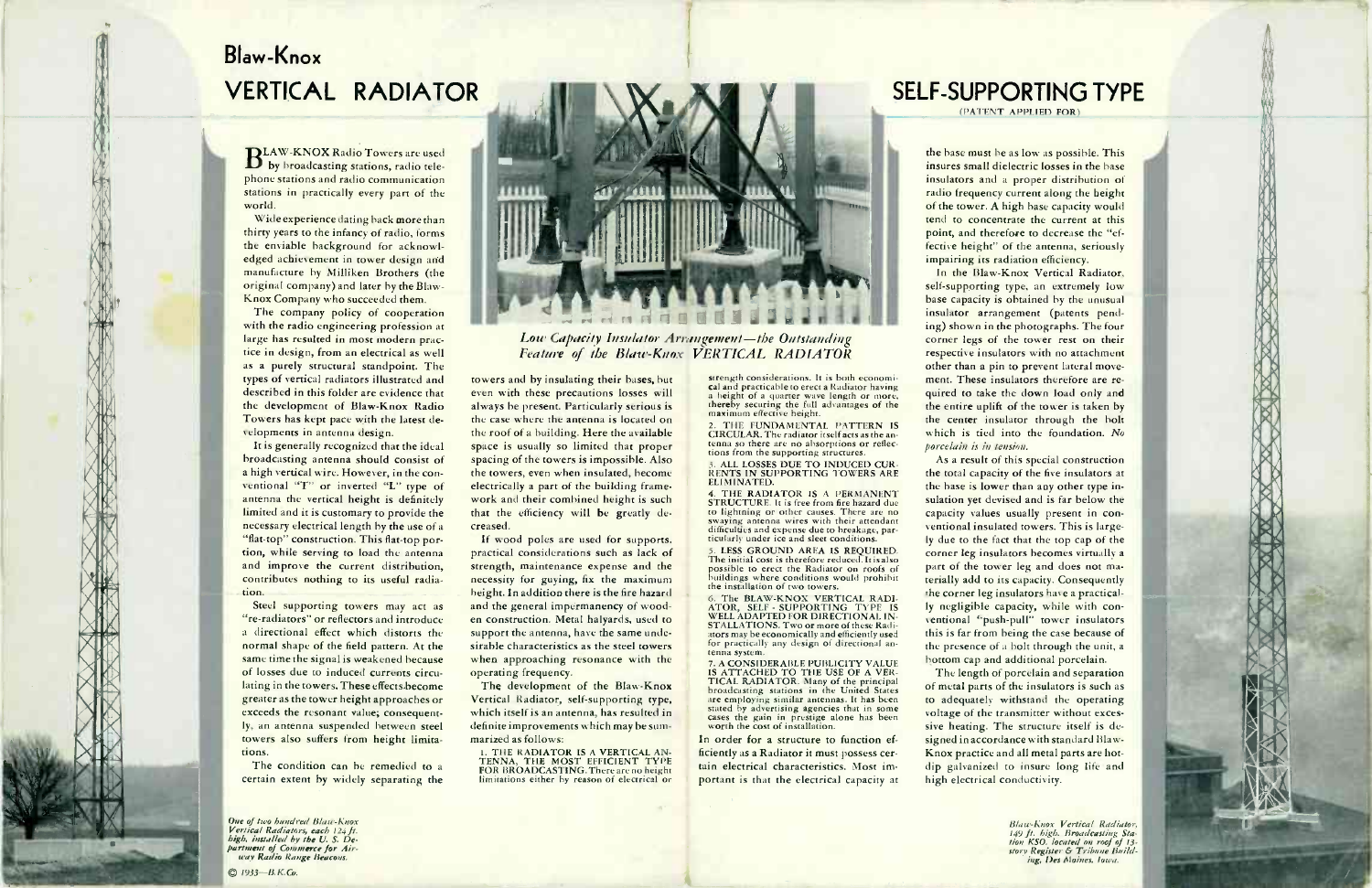## **BLAW-KNOX VERTICAL RADIATORS**

WCAU, Philadelphia, Pa. -- 500

**GUYED TYPE** (PATÈNTED)

WAAB-WNAC, Boston,<br>Mass.-430 ft. high.

THE Blaw - Knox Vertical Radiator-Guyed Type (patented) - is designed primarily for use as a "five-eighths wave" vertical antenna. It is generally conceded that this is the most efficient broadcasting antenna available at the present time.

1. It greatly increases the field intensity within<br>the service area.

2. It increases the distance from the station at which fading occurs.

From the captioned photographs it is obvious that Radiators of this type are being used by many of the important broadcasting stations.

#### **BLAW-KNOX COMPANY** PITTSBURGH, PA.  $\mathcal{Q}$

NEW YORK 342 Madison Ave CHICAGO. Peoples Gas Bidg. **DETROIT** Book Tower Bldg BIRMINGHAM Brown-Marx Bldg PHILADELPHIA 906 Widener Bldg. BUFFALO .356 Nassau Street

PACIFIC COAST DIVISION...Blaw-Knox & Western Pipe EXPORT DIVISION... Blaw-Knox Externational Corpora-ENGLAND. . . Blaw-Knox, Ltd., New Oxford House, Hart FRANCE, Campagnie Francaise Blaw-Knox, 4. Place des

GERMANY Blaw-Knox, G.m.b.H., 17, Bismarckstrasse,





# **BLAW-KNOX** VERTICAL **RADIATORS**

**SELF-SUPPORTING TYPE** (Patent Applied For)

> **GUYED TYPE** (Patented)



Bulletin No. 1419





**WCAU** hase insulator

Typical guy auchor.

WSM base insulator.

Blaw-Knox Vertical Rediator - 1818 Feet high